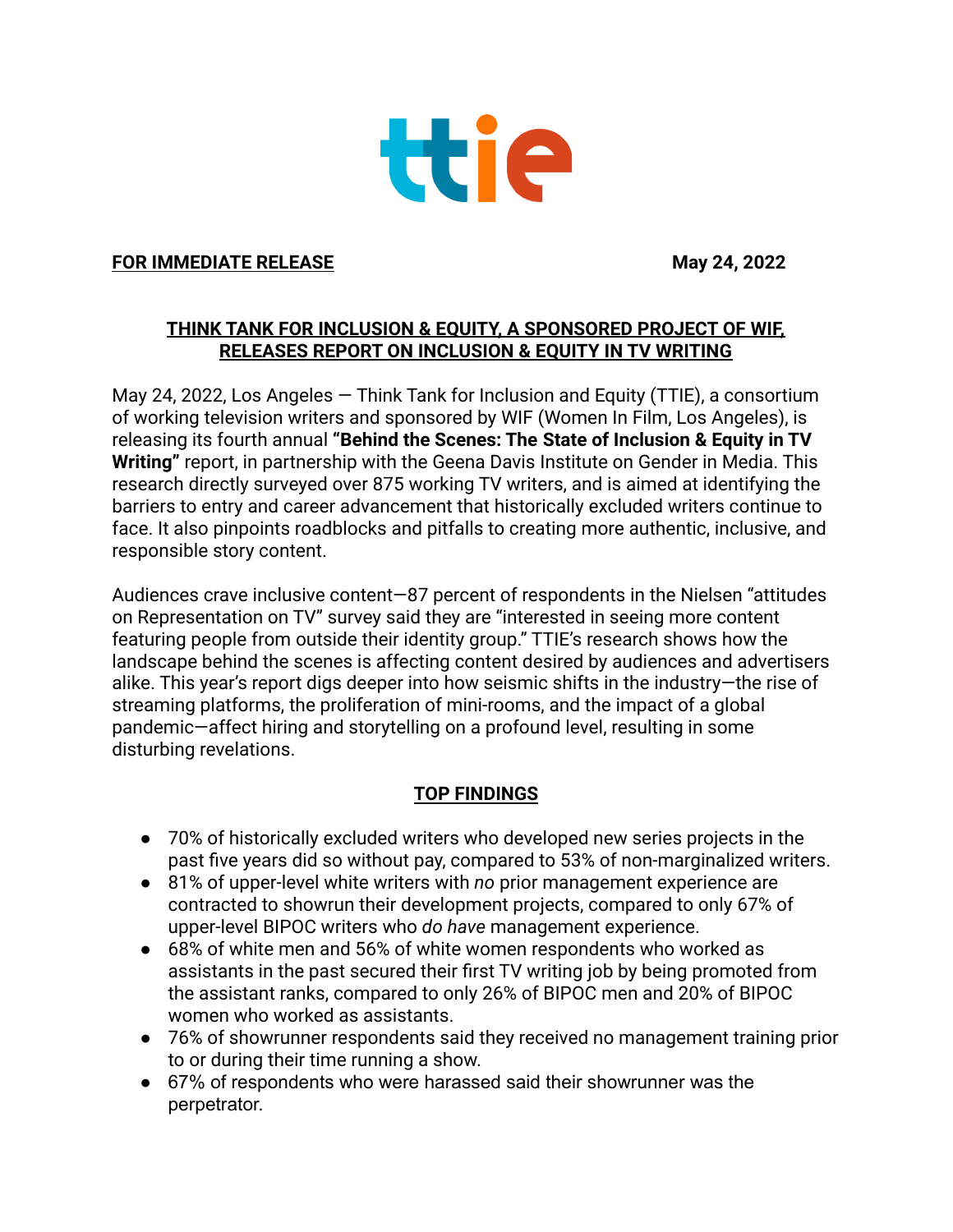- 48% of showrunner respondents said they could use help learning about best practices related to EDI (equity/diversity/inclusion).
- 56% of lower- and mid-level writers did not cover set on their most recent show.

To that end, TTIE offers recommendations to solve these issues. "We're excited to see an industry shift in the right direction," said TTIE's co-founder and co-chair Y. Shireen Razack. "The work ahead is making sure EDI initiatives and pledges lead to true culture change and improved storytelling. We invite our colleagues to use TTIE's findings and recommendations as a guide."

## **TOP RECOMMENDATIONS**

- Pay historically excluded writers for development and *greenlight* more of their projects to series.
- Empower experienced, historically excluded writers to run their own shows, especially taking into account transferable skills (e.g. prior management experience).
- Create a widely accessible training program for new and experienced showrunners and co-executive producers that includes both traditional management skills and guidance on running diverse and inclusive writers rooms.
- Institute third-party confidential exit interviews with every writer to help identify unsafe work environments and remove bias and/or discrimination in the hiring/firing/rehiring process.
- Prioritize room-running, production, and post-production experience for writers at all levels to ensure they acquire the skills to run their own shows.
- Maintain Zoom and hybrid writers rooms to allow for better access, especially for Deaf and Disabled writers and writers from low-wealth and low-income backgrounds.

To dive deeper into these issues and recommended solutions, please visit the TTIE [website](https://www.writeinclusion.org/), where the BTS report will be posted in full on Tuesday, May 24, as well as information about their newly launched consultancy.

# **About Think Tank for Inclusion and Equity (TTIE)**

TTIE is a consortium of working TV writers from historically excluded communities, spanning emerging writers to showrunners and working across various segments of the TV industry (Network/Cable/Streaming, Drama, Comedy, Animation, etc.). By increasing inclusion in TV writers rooms and improving working conditions for all TV writers, TTIE seeks to empower historically excluded writers and transform the industry from within. In 2018, TTIE became a grantee of the Pop Culture Collaborative and a collaborative project of WIF. [WriteInclusion.org.](https://www.writeinclusion.org/) @WriteInclusion on Twitter and Instagram.